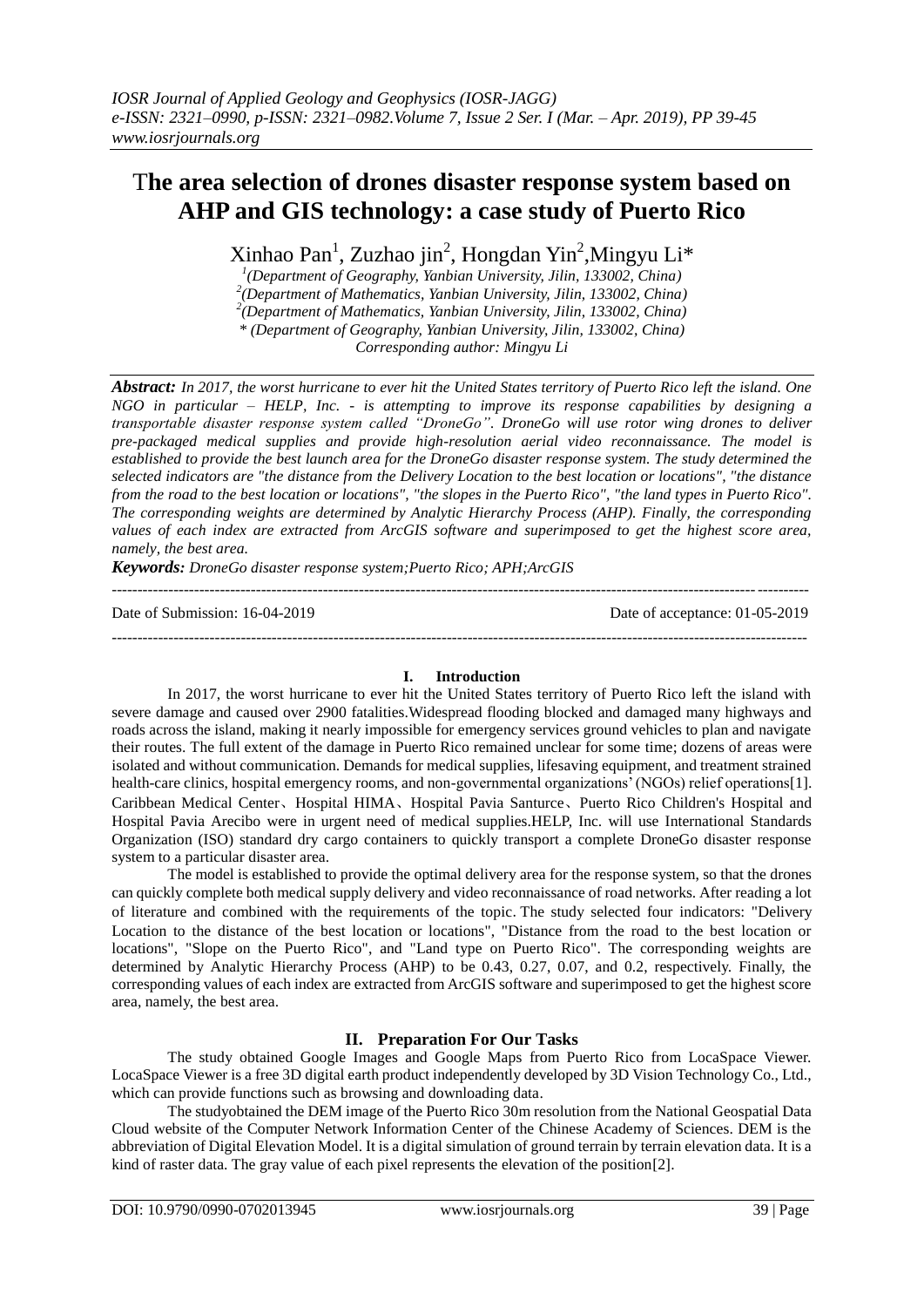The study uses the ENVI software to supervise and classify Google images for land use types. ENVI (The Environment for Visualizing Images) is a complete remote sensing image processing platform. The software has functions such as enhancement, mosaic, transformation and information extraction of remote sensing image[s\[3\].](#page-5-1)

As a new generation of geographic information processing platform, ArcGIS software has more powerful functions such as data management, compilation, display and analysi[s\[4\].T](#page-5-2)he study first uses ArcMap software, combined with the map of the study area given in the title, to obtain a vector map of the boundary of the Puerto Rico and a linear map of the main road through visual interpretation, taking the boundary of Puerto Rico as the study area According to the latitude and longitude information of the delivery locations, five delivery locations converts to a vector dot plot at the point location and marks it in the map. The coordinate system used is consistent with Google Maps. The projected coordinate system is: WGS 1984 Web Mercator Auxiliary Sphere, and the geographic coordinate system is GCS WGS 1984. The results are shown in [Figure 1:](#page-1-0)



**Figure 1** The Research Scope Maps

# **III. Model building and solving**

<span id="page-1-0"></span>The study first determines the evaluation indicators and the indicators weights, then convert the vector point data and line data to a raster using the "Polyline to Raster" tool and the "Point to Raster" tool, and calculate each point and line using the Euclidean Distance tool. Distances to various locations in the study area, Point Distance and Road Distance. At the same time, the Google Image image is supervised and classified by ENVI to obtain the Land Use Map, and the slope of the DEM data is extracted to obtain the Slope. The Point Distance, Road Distance, Land Use Map and Slope are reclassified to each pixel to give corresponding values. Finally, according to the weight of each indicators, the "Raster Calculator" tool is used to superimpose and get the evaluation. Finally, the study selects the highest score range, and determine the best location or locations in the range. The specific process is shown i[nFigure 2:](#page-1-1)



**Figure 2**The Flow Chart

### <span id="page-1-1"></span>*A. Model Indicators selection and weight determination*

After reading a lot of literature and combined with the requirements of the topic, the study selected four indicators: "Delivery Location to the distance of the best location or locations", "Distance from the road to the best location or locations", "Slope on the Puerto Rico", and "Land type on Puerto Rico" and they are labeled as "I", "II", "III", and "IV". Then, the weight of each indicators is analyzed by analytic hierarchy process.

- Establishment of AHP model
- $\triangleright$  Construct a pairwise comparison matrix

The ratio of the importance of the four indicators, the establishment of the comparison matrix: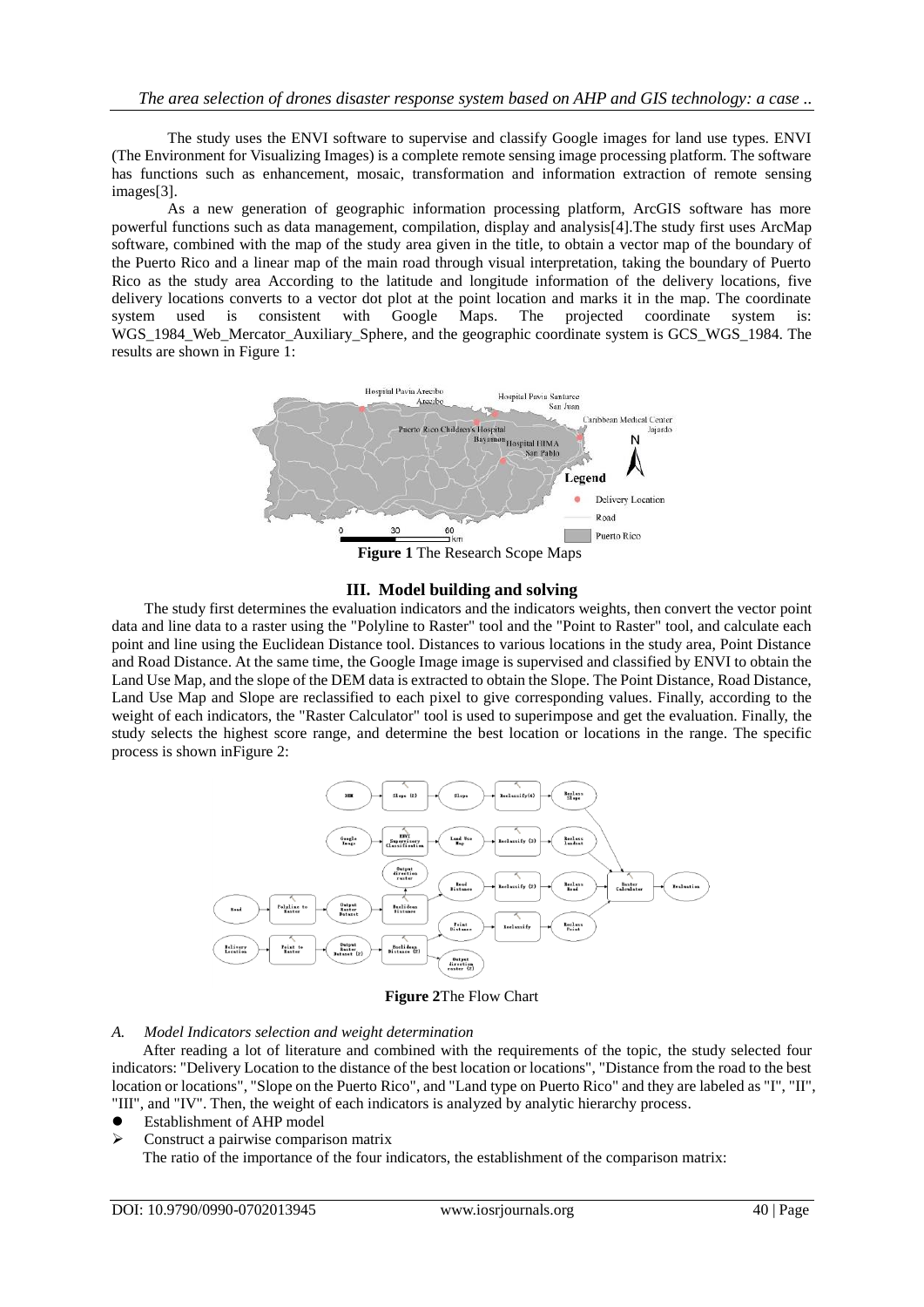$$
A = (a_{ij})_{n \times n}, \quad a_{ij} > 0, \quad a_{ji} = 1 / a_{ij} \quad (1)
$$

$$
CI = \frac{\lambda - n}{n - 1} \qquad (2)
$$

<span id="page-2-1"></span><span id="page-2-0"></span>

| Table 1       |           |     |     |                  |                |     |     |     |  |
|---------------|-----------|-----|-----|------------------|----------------|-----|-----|-----|--|
| n             |           |     | - 1 |                  |                |     |     | 10  |  |
| <sub>RI</sub> | $\rm 0.5$ | 0.9 | 1.1 | $\bigcap$<br>1.2 | 1.3            | 1.4 | 1.4 | 1.4 |  |
|               | $\Omega$  |     | ⌒   |                  | $\overline{ }$ |     |     |     |  |

|                       |                                                                                                                                                                                                                                                                                                                                                                                                                                                                                                    |         |                |              |                | $A = (a_{ij})_{n \times n}$ , $a_{ij} > 0$ , $a_{ji} = 1 / a_{ij}$ (1)                                                                                                                                                                |               |          |              |           |             |
|-----------------------|----------------------------------------------------------------------------------------------------------------------------------------------------------------------------------------------------------------------------------------------------------------------------------------------------------------------------------------------------------------------------------------------------------------------------------------------------------------------------------------------------|---------|----------------|--------------|----------------|---------------------------------------------------------------------------------------------------------------------------------------------------------------------------------------------------------------------------------------|---------------|----------|--------------|-----------|-------------|
|                       | The diagonal element: $a_{ii} = 1$ ( $i = 1, 2, \dots, n$ )                                                                                                                                                                                                                                                                                                                                                                                                                                        |         |                |              |                |                                                                                                                                                                                                                                       |               |          |              |           |             |
| $\blacktriangleright$ | Calculated eigenvector<br>When determining the weights of the four indicators, according to the comparison matrix A, the                                                                                                                                                                                                                                                                                                                                                                           |         |                |              |                |                                                                                                                                                                                                                                       |               |          |              |           |             |
| ≻                     | corresponding normalized feature vectors are obtained, that is, the weights of the indicators.                                                                                                                                                                                                                                                                                                                                                                                                     |         |                |              |                |                                                                                                                                                                                                                                       |               |          |              |           |             |
|                       | Consistency indicator and consistency test<br>For matrix A, find its maximum eigenvalue and eigenvector (normalization). This paper uses the                                                                                                                                                                                                                                                                                                                                                       |         |                |              |                |                                                                                                                                                                                                                                       |               |          |              |           |             |
|                       | consistency indicator defined by Satty:                                                                                                                                                                                                                                                                                                                                                                                                                                                            |         |                |              |                |                                                                                                                                                                                                                                       |               |          |              |           |             |
|                       |                                                                                                                                                                                                                                                                                                                                                                                                                                                                                                    |         |                |              |                | $CI = \frac{\lambda - n}{n - 1}$ (2)                                                                                                                                                                                                  |               |          |              |           |             |
|                       | Where: n is the level of A, which is the largest eigenvalue of A. When $CI = 0$ , A is a uniform array. The                                                                                                                                                                                                                                                                                                                                                                                        |         |                |              |                |                                                                                                                                                                                                                                       |               |          |              |           |             |
|                       | larger the CI, the more inconsistent $A[5]$ . In this paper, the value of the random consistency index RI introduced<br>by Satty is shown in Table 1                                                                                                                                                                                                                                                                                                                                               |         |                |              |                |                                                                                                                                                                                                                                       |               |          |              |           |             |
|                       |                                                                                                                                                                                                                                                                                                                                                                                                                                                                                                    |         |                |              |                | Table 1                                                                                                                                                                                                                               |               |          |              |           |             |
|                       |                                                                                                                                                                                                                                                                                                                                                                                                                                                                                                    | n<br>RI | 3<br>0.5       | 4<br>0.9     | 5<br>1.1       | 6<br>1.2                                                                                                                                                                                                                              | 7<br>1.3      | 8<br>1.4 | 9<br>1.4     | 10<br>1.4 |             |
|                       |                                                                                                                                                                                                                                                                                                                                                                                                                                                                                                    |         | 8              | $\mathbf{0}$ | $\overline{c}$ | $\overline{4}$                                                                                                                                                                                                                        | 2             | 1        | 5            | 9         |             |
| $\bullet$             | The way the study calculated the degree of inconsistency of A: After calculating the consistency index CI<br>of the n-order pairwise comparison matrix A, compare it with the same-order random consistency index RI,<br>when the ratio satisfies:<br>Then it is considered that the inconsistency range of A is within the allowable range.<br>Pairs of analytic hierarchy process<br>Establish a pairwise comparison matrix that reflects the importance of each indicator. As shown in Table 2: |         |                |              |                |                                                                                                                                                                                                                                       |               |          |              |           |             |
|                       |                                                                                                                                                                                                                                                                                                                                                                                                                                                                                                    |         |                |              |                | Table 2                                                                                                                                                                                                                               |               |          |              |           |             |
|                       |                                                                                                                                                                                                                                                                                                                                                                                                                                                                                                    |         |                |              | X1             | X2                                                                                                                                                                                                                                    | X3            |          | X4           |           |             |
|                       |                                                                                                                                                                                                                                                                                                                                                                                                                                                                                                    |         | X1             |              | $\mathbf{1}$   | $\overline{c}$                                                                                                                                                                                                                        | 5             |          | 5/3          |           |             |
|                       |                                                                                                                                                                                                                                                                                                                                                                                                                                                                                                    |         | X <sub>2</sub> |              | 1/2            | $\mathbf{1}$                                                                                                                                                                                                                          | 4             |          | 4/3          |           |             |
|                       |                                                                                                                                                                                                                                                                                                                                                                                                                                                                                                    |         | X3             |              | 1/5            | 1/4                                                                                                                                                                                                                                   | $\mathbf{1}$  |          | 1/3          |           |             |
|                       |                                                                                                                                                                                                                                                                                                                                                                                                                                                                                                    |         | X4             |              | 3/5            | 3/4                                                                                                                                                                                                                                   | 3             |          | $\mathbf{1}$ |           |             |
|                       | Establish a comparison matrix.                                                                                                                                                                                                                                                                                                                                                                                                                                                                     |         |                |              |                |                                                                                                                                                                                                                                       |               |          |              |           |             |
|                       |                                                                                                                                                                                                                                                                                                                                                                                                                                                                                                    |         |                |              |                | $\begin{pmatrix} 1 & 2 & 5 \end{pmatrix}$<br>$A = \begin{bmatrix} 1 & 2 & 5 & \frac{1}{3} \\ \frac{1}{2} & 1 & 4 & \frac{4}{3} \\ \frac{1}{5} & \frac{1}{4} & 1 & \frac{1}{3} \\ \frac{3}{2} & \frac{3}{4} & 3 & 3 \end{bmatrix}$ (3) | $\frac{5}{ }$ |          |              |           |             |
|                       | Calculate the maximum eigenvector for the matrix using MATLAB:                                                                                                                                                                                                                                                                                                                                                                                                                                     |         |                |              |                |                                                                                                                                                                                                                                       |               |          |              |           |             |
|                       | $\omega = (0.4278, 0.2702, 0.0755, 0.2265)^T$ (4)                                                                                                                                                                                                                                                                                                                                                                                                                                                  |         |                |              |                |                                                                                                                                                                                                                                       |               |          |              |           |             |
|                       | The CI is 0.0092, the RI is 0.8846, and the CR is $0.0104 < 0.1$ . The consistency test is satisfied, and the<br>normalized eigenvector can be used as the weight vector. The weights of the four indicators are 0.43, 0.27, 0.07<br>and 0.23, respectively.                                                                                                                                                                                                                                       |         |                |              |                |                                                                                                                                                                                                                                       |               |          |              |           |             |
| B.<br>Road            | The Calculation of the Distance from the Best Location or Locations to the Delivery Location and the Mair                                                                                                                                                                                                                                                                                                                                                                                          |         |                |              |                |                                                                                                                                                                                                                                       |               |          |              |           |             |
|                       | The "Euclidean distance analysis" tool in the ArcMap Software Toolbox was used to calculate the distance                                                                                                                                                                                                                                                                                                                                                                                           |         |                |              |                |                                                                                                                                                                                                                                       |               |          |              |           |             |
|                       | from each pixel on the map to the delivery location and the main road.<br>"Euclidean Distance Analysis" Tool Principle                                                                                                                                                                                                                                                                                                                                                                             |         |                |              |                |                                                                                                                                                                                                                                       |               |          |              |           |             |
|                       | DOI: 10.9790/0990-0702013945                                                                                                                                                                                                                                                                                                                                                                                                                                                                       |         |                |              |                | www.iosrjournals.org                                                                                                                                                                                                                  |               |          |              |           | $41$   Page |

$$
A = \begin{pmatrix} 1 & 2 & 5 & \frac{5}{3} \\ \frac{1}{2} & 1 & 4 & \frac{4}{3} \\ \frac{1}{5} & \frac{1}{4} & 1 & \frac{1}{3} \\ \frac{3}{2} & \frac{3}{4} & 3 & 3 \end{pmatrix}
$$
 (3)

| an<br>ŀ |  |
|---------|--|
|---------|--|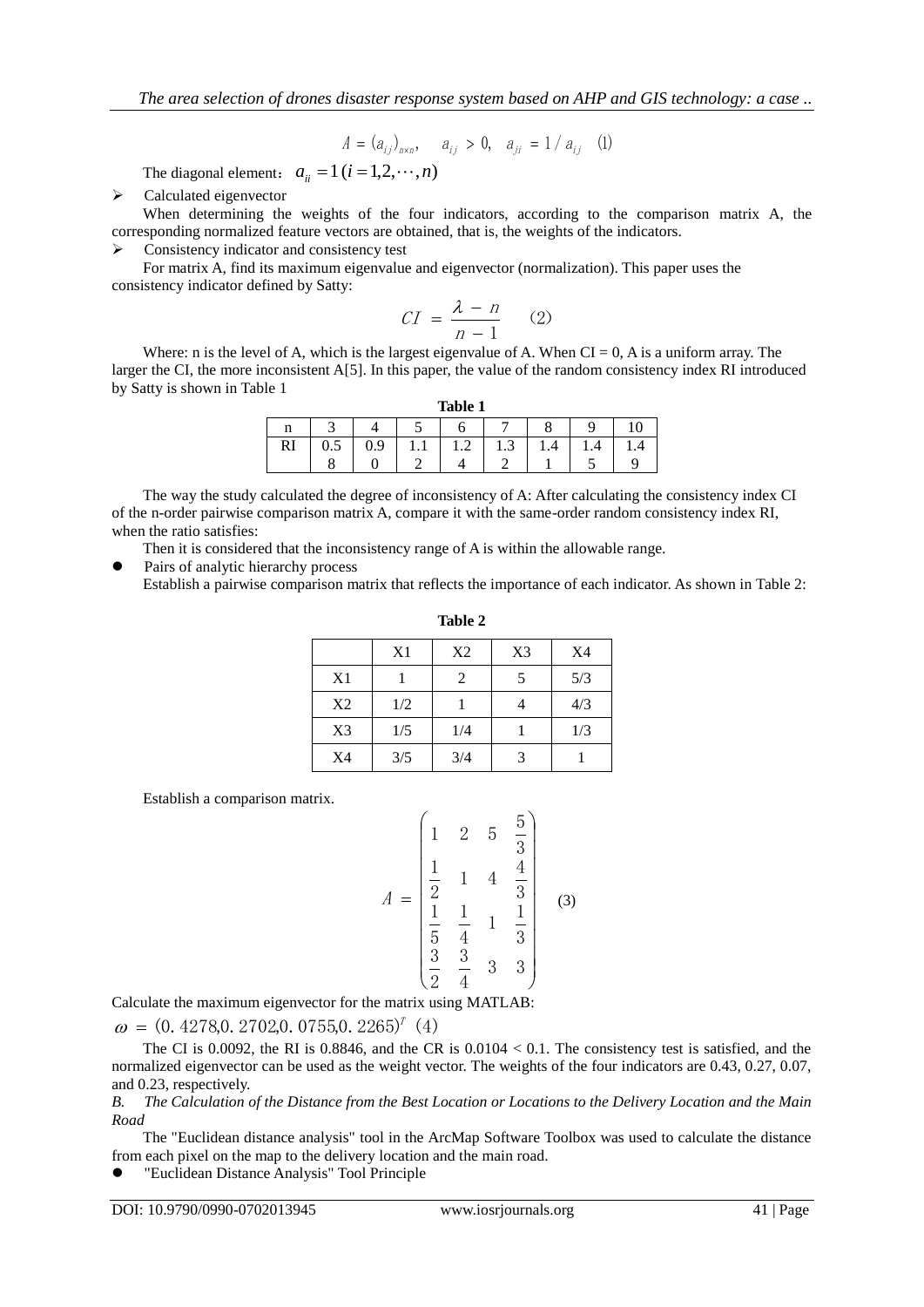The "Euclidean distance Analysis" describes each cell's relationship to a source or a set of sources based on the straight-line distance. The principle is to calculate the length of the hypotenuse for each pixel in the raster data with its maximum value in the x and y directions as the two right angle sides of the triangle. Therefore, the actual distance between the actual objects can be obtained instead of the distance between the pixels. The study first specified one or more cells as the source. If the minimum distance between the source and a cell was less than the maximum distance specified between them, the value would be assigned to the cell at that location in the output raster image. If the distance between the cell and the multiple sources was equal, the distance between it and the first source is assigned to the cell. This tool traversed all pixels in the graph to calculate the value of each cell as a gray value, combining all the pixels to produce a resulting imag[e\[6\].](#page-5-4)

The Calculation Process of the Distance

 $\triangleright$  Use the multiple tools under the "Conversion Tools" in the ArcMap Toolbox to convert the vector maps into raster maps with resolutions set to 100.

 $\triangleright$  Use the "Euclidean Distance Tools" tool in the ArcMap toolbox to calculate the distance between the delivery location and the road to each pixel in the research scope. Specify the boundary of the output image to be the same as the boundary of the research scope.



**Figure 3**All Raster Distance from the Delivery Location to the Research Scope

# *C. The Calculation of the Slope on the Puerto Rico*

The "Slope" Tool Principle

The Slope tool in the Arc Map Toolbox can identify the slope of each pixel in the raster. In DEM data, the value of each grid represents the actual altitude of the location. The Slope tool calculates the rate of altitude changes of pixels in eight directions by analyzing the horizontal, vertical increments between pixel at a certain location and its adjacent eight pixels[7]. The slope calculation formula of a raster is:

$$
Slope = ATAN\left(\sqrt{\frac{dz}{dx}}\right)^{2} + \left[\frac{dz}{dy}\right]^{2} \quad (5)
$$

 Slope calculation uses the "Slope" tool in the ArcMap Toolbox and the DEM in the research scope as the input data to carry out the boundary of the designated output image which is the same as the boundary of the research scope.



**Figure 4**The Slope Map of the Research Scope

- *D. The Land Type Division in Puerto Rico*
- Maximum Likelihood Method Principle

The land type division mainly uses the Supervised Classification in the ENVI app, its basic principle is Maximum Likelihood Method. As the Maximum Likelihood Method firstly needed to select certain training samples, the study mainly divided the research scope into four types of land use: forest, grassland, water and city, then selecting the training samples from Google images for each type of land by visual interpretation. It is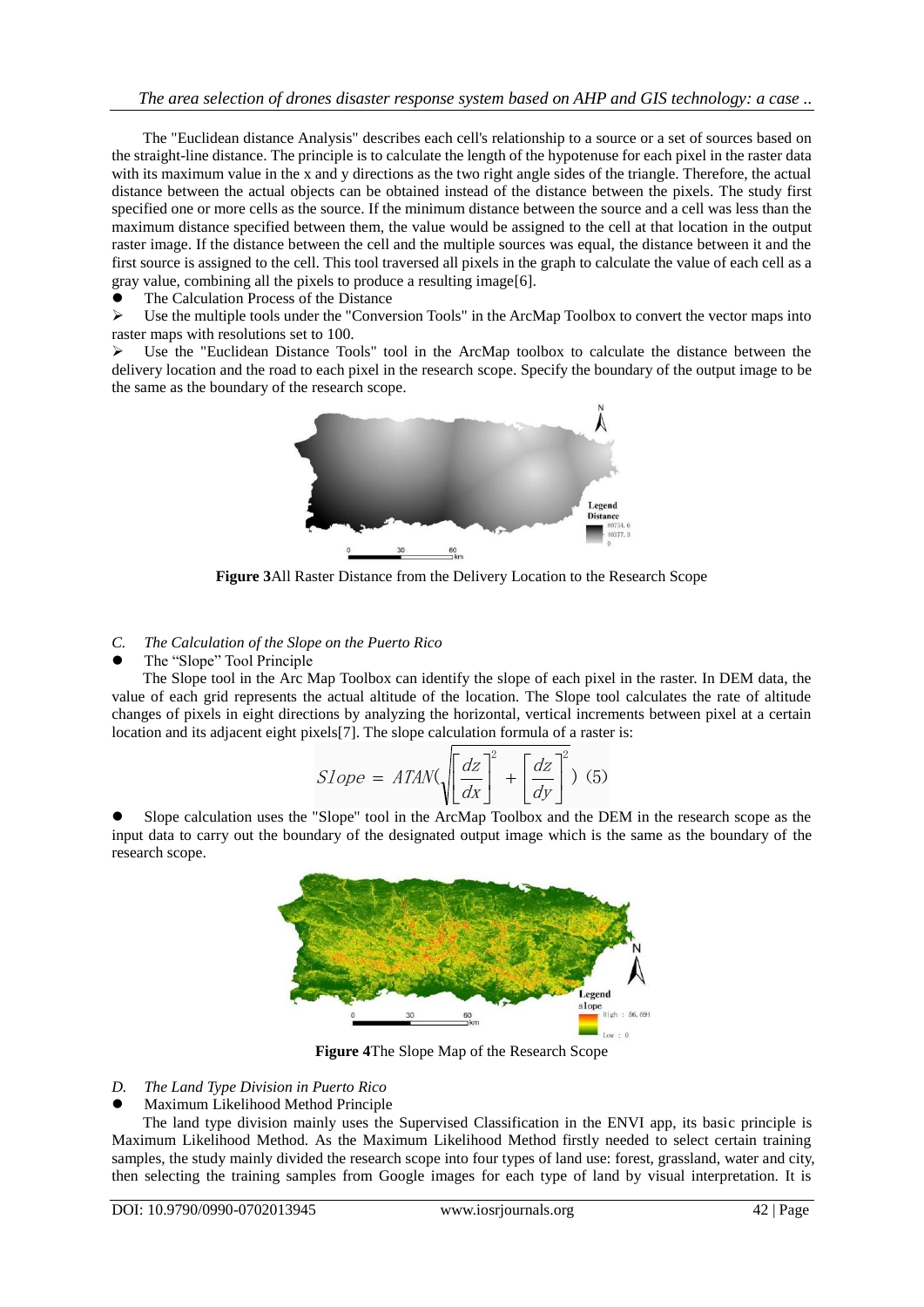assumed that the spectral characteristics of ground objects in the training sample are similar to most random phenomena in nature and approximately obey normal distribution. By using the training sample, the characteristic parameters such as the mean value, the variance and the co-variance of each local class can be obtained, so that the prior probability density function of the general can be figured out. On this basis, for any pixel, the probability that it belongs to each category can be obtained in reverse so that the land type corresponding to the maximum probability can be taken as the classification result[8].

## The Classification Process

The Google images in the research scope are supervised and classified in ENVI software, and then the classification results are imported into ArcMap. The classification results are shown in [Figure 5:](#page-4-0)



**Figure 5**The Land Use Map of the Research Scope

- <span id="page-4-0"></span>*E. Indicators Synthesis*
- Assign Values to Each Index

"The distance from the Delivery Location to the best location or locations" and "Distance from the road to the best location or locations" are divided into 8 categories on average. The closer it is to the Delivery Location or The Road, the higher its value is, with the maximum value of 8 and the minimum value of 1. Terrain Slope Classification Standard specified  $0^\circ \sim 5^\circ$  for flat slopes,  $6^\circ \sim 15^\circ$  for gentle slopes,  $16^\circ \sim 25^\circ$  for slopes,  $26^\circ \sim 35^\circ$  for steep slopes,  $36^\circ \sim 40^\circ$  for very steep slopes,  $41^\circ$  to  $45^\circ$  for sharp slopes, more than  $46^\circ$ slopes for risk[9]. The slower the slope is, the more favorable it is for the landing of Standard ISO Containers. Therefore, the slopes are divided from the flat slopes to risk slopes, and the value is assigned from 8 to 2. In terms of land use types, the study haves read a lot of relevant materials and come to the conclusion that cities and towns are most conducive to the landing of Standard ISO Containers, followed by grassland, while Standard ISO Containers cannot land in water bodies. Sothe study assigns 8 for urban land, 6 for grassland, 4 for forest, and 0 for water. Use the Reclassify tool in the ArcMap Toolbox to assign values to each raster of each metric.

# The Synthesis Index Calculation

Use the Raster Calculator from ArcMap toolbox, and calculate the overall score of all the raster based on the weight of each index. The calculation results are shown in [Figure 6:](#page-4-1)



**Figure 6**The Evaluation Chart

<span id="page-4-1"></span>The Determination of the Optimal Range

According to the figure above, the maximum value of the evaluation result is 8, so the study selected the range of the corresponding raster as the optimal region. Then the study used the Raster Calculator in the ArcMap Toolbox to select the range with a value of 8 and converted it into a Vector map. The results are shown in [Figure 7:](#page-5-5)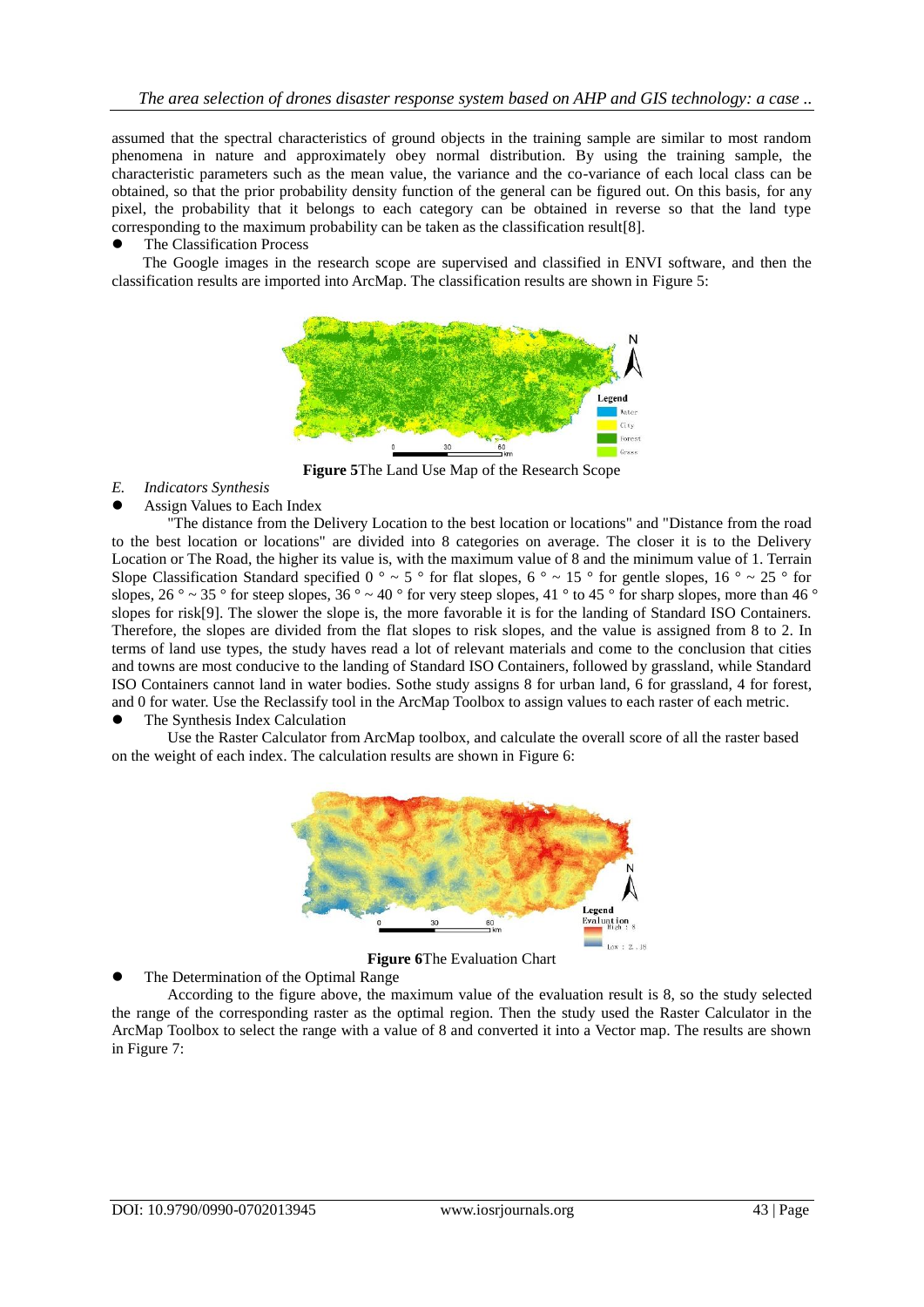

<span id="page-5-6"></span><span id="page-5-5"></span>The study combined the blocks of adjacent locations and name them after the county or district of the area, and end up with four optimal ranges. The details are shown i[nTable 3:](#page-5-6)

| Name      | Longitude Range    | Longitude<br>Range      | Area (square miles) |  |  |
|-----------|--------------------|-------------------------|---------------------|--|--|
| Arecibo   | $18.39 \sim 18.49$ | $-66.82 \sim -66.64$    | 10.40               |  |  |
| Bayamon   | $18.32 \sim 18.42$ | $-66.25 \approx -65.98$ | 37.92               |  |  |
| San Pablo | $18.15 \sim 18.30$ | $-66.11 \approx -65.94$ | 13.49               |  |  |
| Jajardo   | $18.24 \sim 18.38$ | $-65.73 \sim -65.62$    | 8.18                |  |  |

**Table 3**The Table of the Best Latitude and the Longitude

(Note: The ranges of the latitude and the longitude are the latitude and the longitude of the place where the optimal regional boundary is located.)

## **IV. Evaluation And Improvement Of The Model**

### *A. Advantages*

The assessment system fully integrated the factors such as distance, slope and land use type. The Locations provided to conduct both medical supply delivery and video reconnaissance of road networks were used to ensure the safety of Standard ISO Containers, which was considered comprehensively. Using systematic analysis method to determine the index weight is convenient and fas[t\[10\].](#page-6-0)

### *B. Disadvantages*

When dividing the land use types, question B fails to verify the measured data, so the classification accuracy cannot be determined. And the evaluation system is limited by the collected data. When determining the weight of each index, the evaluation system uses the analytic hierarchy process (APH), which uses data with large qualitative factors, large subjective factors and small convincing forc[e\[11\].](#page-6-1)

### *C. Improvements*

If conditions permit, more factors can be selected to participate in the construction of the evaluation system, and expert opinions can be comprehensively considered to make the evaluation criteria more objective. And The study will try to use higher resolution images and more accurate ground object classification methods to get more accurate land use types.

#### **References**

<span id="page-5-0"></span>[1]. Brian Resnick and Eliza Barclay.What every American needs to know about Puerto Rico's hurricane disasterNine essential things to know about Puerto Rico's humanitarian crisis.

https://www.vox.com/science-and-health/2017/9/26/16365994/hurricane-maria-2017-puerto-rico-san-juan-humanitarian-disaster-ele ctricty-fuel-flights-facts

- <span id="page-5-1"></span>[2]. Li Zhilin, Zhu Qing. Digital Elevation Model [M]. Beijing: Science Press, 2003.
- [3]. Fu Shen. Development Status of Remote Sensing Image Classification Technology[J]. Technology wind, 2010(08):256.
- <span id="page-5-2"></span>[4]. TANG Guo-an, Yang Xin.ArcGIS Geographic Information System Spatial Analysis Experiment Course [M].Beijing: Science Press, 2018:15.
- <span id="page-5-3"></span>[5]. Wang Shunda, He Yungan, Fu Yu. Comprehensive evaluation of water quality in the Yangtze river basin -- based on analytic hierarchy process and dynamic weighting method [J]. Science of environmental protection,2014,40(03):88-92.
- <span id="page-5-4"></span>[6]. https://pro.arcgis.com/zh-cn/pro-app/tool-reference/spatial-analyst/euclidean-distance.htm.
- [7]. Teng Liqiang, Wang Liang.Application of ArcGIS Spatial Analysis Function in Watershed Slope Analysis [J].Soil and Water Conservation in China,2008(04):40-41.
- [8]. ZHA Yong , NI Shao-xiang , YANG Shan.An Effective Approach to Automatically Extract Urban Land-use from TM lmagery[J].JOURNAL OF REMOTE SENSING,2003(01):37-40+82.